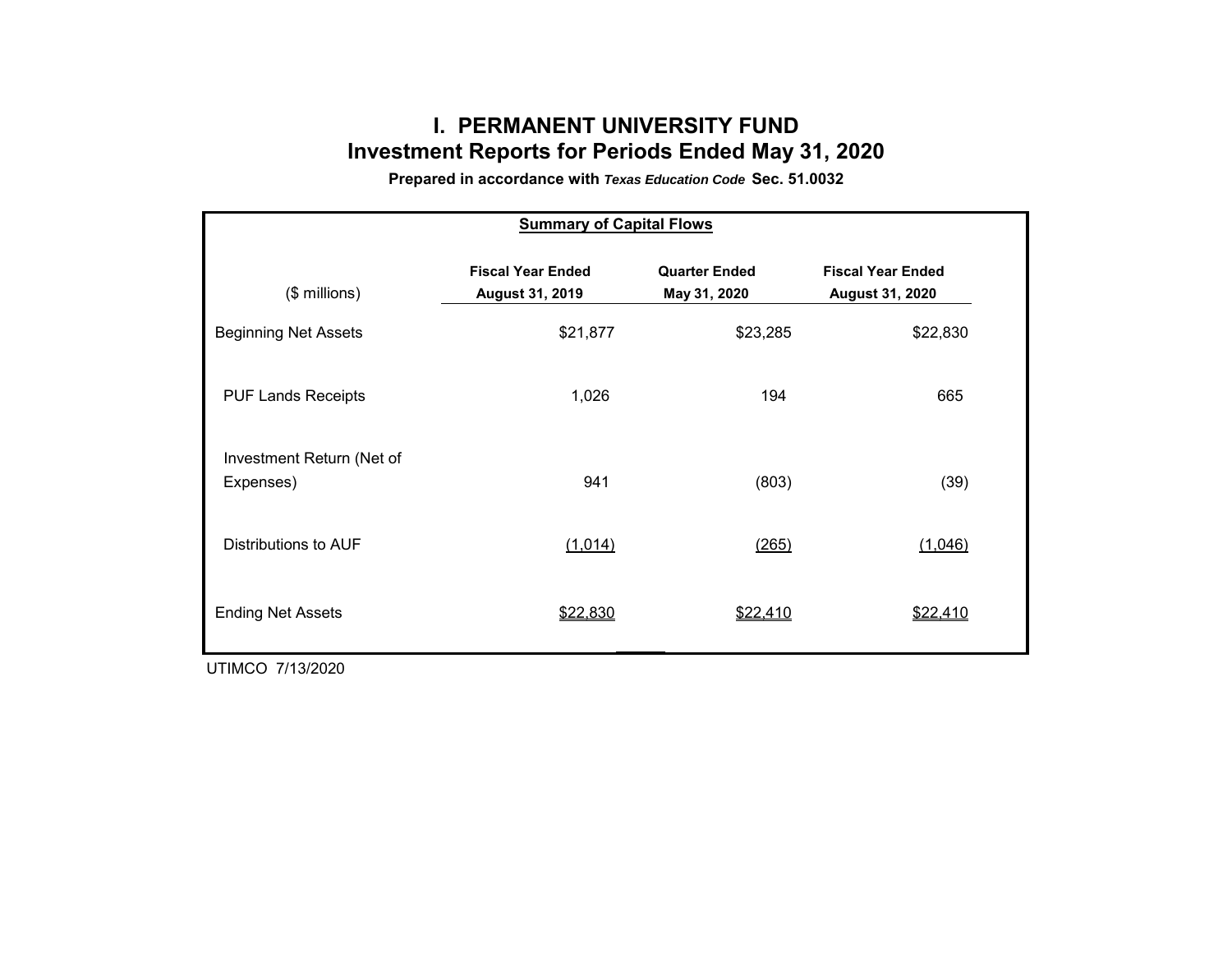## **II. GENERAL ENDOWMENT FUND Investment Reports for Periods Ended May 31, 2020**

**Prepared in accordance with** *Texas Education Code* **Sec. 51.0032**

| <b>Summary of Capital Flows</b> |                                                    |                                      |                                                    |  |  |  |  |  |  |  |  |
|---------------------------------|----------------------------------------------------|--------------------------------------|----------------------------------------------------|--|--|--|--|--|--|--|--|
| $($$ millions)                  | <b>Fiscal Year Ended</b><br><b>August 31, 2019</b> | <b>Quarter Ended</b><br>May 31, 2020 | <b>Fiscal Year Ended</b><br><b>August 31, 2020</b> |  |  |  |  |  |  |  |  |
| <b>Beginning Net Assets</b>     | \$10,419                                           | \$13,688                             | \$12,642                                           |  |  |  |  |  |  |  |  |
| Contributions                   | 2,212                                              | 615                                  | 1,516                                              |  |  |  |  |  |  |  |  |
| Withdrawals                     | (9)                                                | (1)                                  | (2)                                                |  |  |  |  |  |  |  |  |
| <b>Distributions</b>            | (529)                                              | (163)                                | (473)                                              |  |  |  |  |  |  |  |  |
| Investment Return (Net of       |                                                    |                                      |                                                    |  |  |  |  |  |  |  |  |
| Expenses)                       | 549                                                | (495)                                | (39)                                               |  |  |  |  |  |  |  |  |
| <b>Ending Net Assets</b>        | \$12,642                                           | \$13,644                             | \$13,644                                           |  |  |  |  |  |  |  |  |

UTIMCO 7/13/2020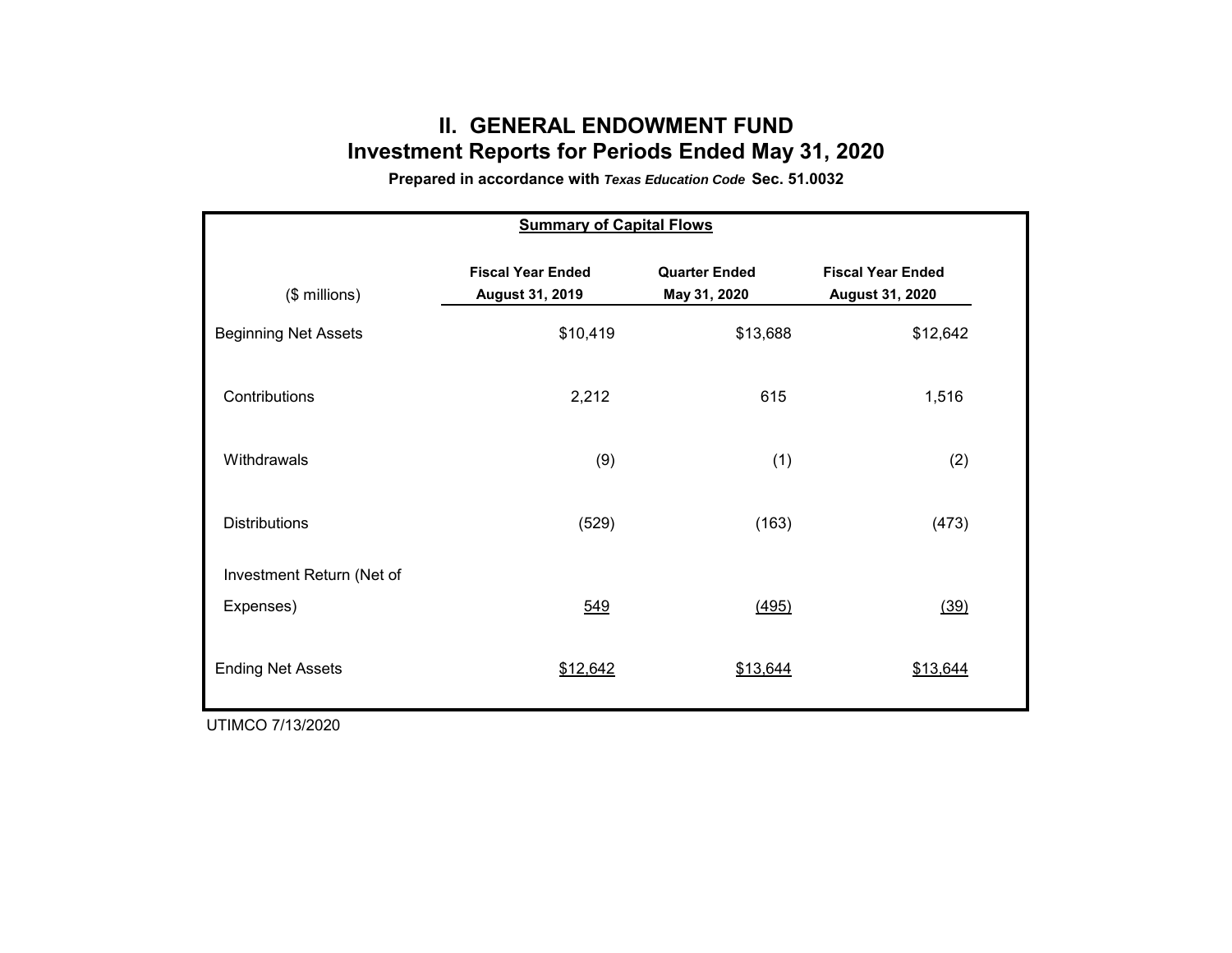## **III. INTERMEDIATE TERM FUND Investment Reports for Periods Ended May 31, 2020**

**Prepared in accordance with** *Texas Education Code* **Sec. 51.0032**

| <b>Summary of Capital Flows</b> |                                                    |                                      |                                                    |  |  |  |  |  |  |  |
|---------------------------------|----------------------------------------------------|--------------------------------------|----------------------------------------------------|--|--|--|--|--|--|--|
| (\$ millions)                   | <b>Fiscal Year Ended</b><br><b>August 31, 2019</b> | <b>Quarter Ended</b><br>May 31, 2020 | <b>Fiscal Year Ended</b><br><b>August 31, 2020</b> |  |  |  |  |  |  |  |
| <b>Beginning Net Assets</b>     | \$9,935                                            | \$9,009                              | \$9,207                                            |  |  |  |  |  |  |  |
| Contributions                   | 519                                                | 93                                   | 446                                                |  |  |  |  |  |  |  |
| Withdrawals                     | (1, 436)                                           | (150)                                | (829)                                              |  |  |  |  |  |  |  |
| <b>Distributions</b>            | (282)                                              | (65)                                 | (203)                                              |  |  |  |  |  |  |  |
| Investment Return (Net of       |                                                    |                                      |                                                    |  |  |  |  |  |  |  |
| Expenses)                       | <u>471</u>                                         | (50)                                 | 216                                                |  |  |  |  |  |  |  |
| <b>Ending Net Assets</b>        | \$9,207                                            | \$8,837                              | \$8,837                                            |  |  |  |  |  |  |  |

UTIMCO 7/13/2020